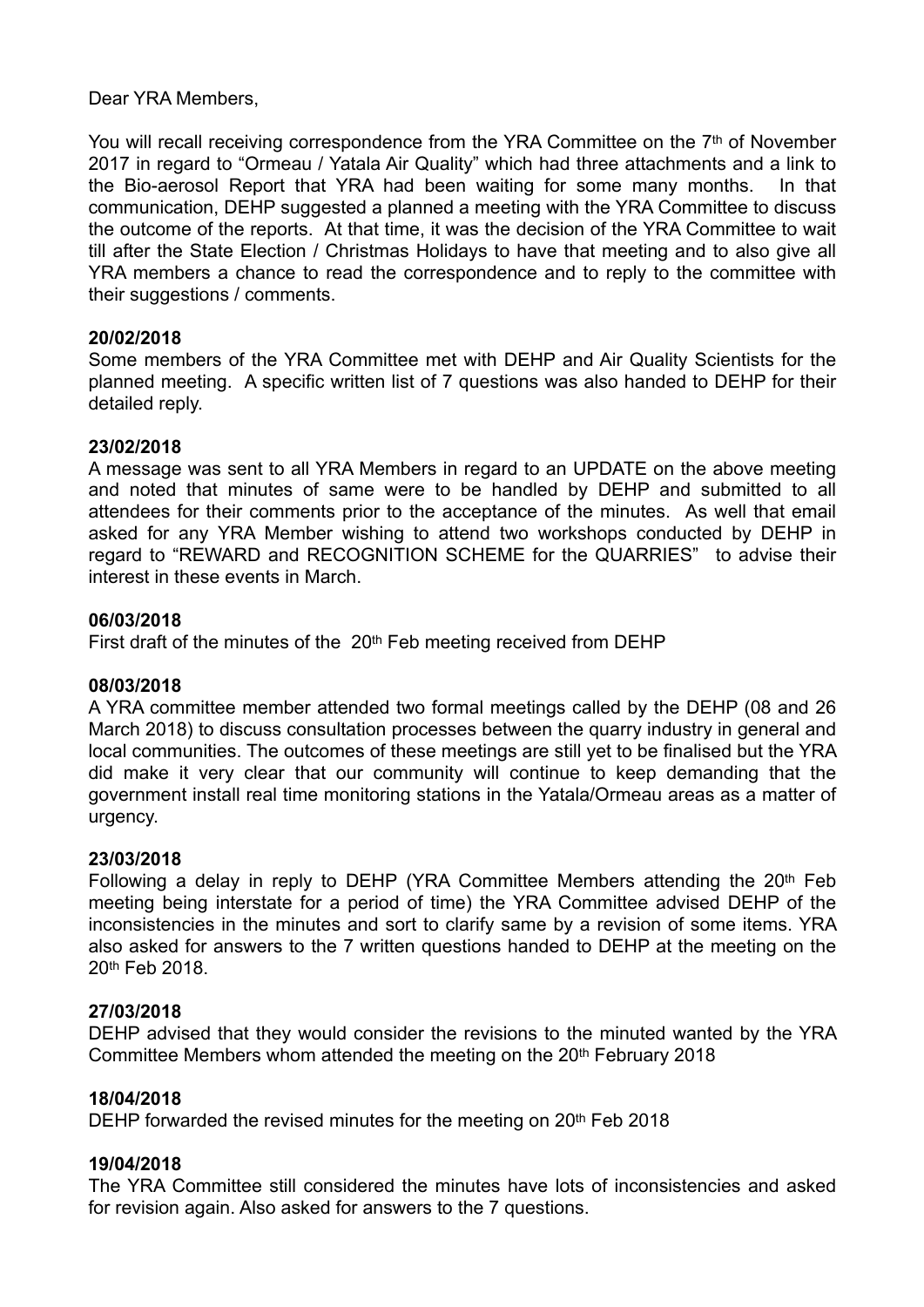# 17/05/2018 YRA chased a reply from DEHP to the minutes and 7 questions

### 18/05/2018

Response from DEHP on the minutes (see attached) as well as a copy of the email received from DEHP shown below in *Italics Blue* that has been slightly edited to provide just specific information that is relevant.

*"I am sorry that it has taken this long to provide a response to the list of questions that were presented from XXXX that relate to the bio-aerosol report.*

*We have again followed up with the Science Division (formerly DSITI) of the Department and I believe that the response to the questions will come through to you on Monday (21 May).*

*With respect to the minutes, you will find in the attached minutes that we have accepted the suggested changes from the YRA that were made on 9 April 2018.*

In a long meeting, with much discussion, it was a challenge to capture the minutes and *there remains some misalignment in understanding between some aspects of what discussed. However, our intent with the meeting was to work constructively with the community and to understand and work toward the resolution of the issues in a transparent manner. To avoid any further back and forth we have accepted the requested changes with the view that we channel our future efforts toward progressing keys issues*  for the YRA, such as the establishment of a continuous permeant air quality monitoring *station and closing the outstanding information gaps.*

*As mentioned above, I will send through another email on Monday with the response to the questions"*

#### 19/05/2018

YRA response to DEHP on the minutes as well as asking for a reply to the 7 questions

#### 22/05/2018

DEHP responded to the 7 questions (see attached) as well as a copy of the email received from DEHP shown below in *Italics Blue* that has been slightly edited to provide just specific information that is relevant.

*Please see attached a response to the questions that were raised by the YRA at the meeting on 20 February 2018 regarding the bio- aerosol report.*

*We acknowledge that the YRA is not opposed to industry operating in the local area and previously when I have spoken with XXX he has made it clear that many YRA members are themselves business people or involved with industry.*

*Your expectation that industry is operating responsibly and managing their emissions and that we as regulators are diligent in checking to ensure that compliance is achieved is reasonable.*

*I understand that the next step will be for the YRA to draft a letter to the Minister.*